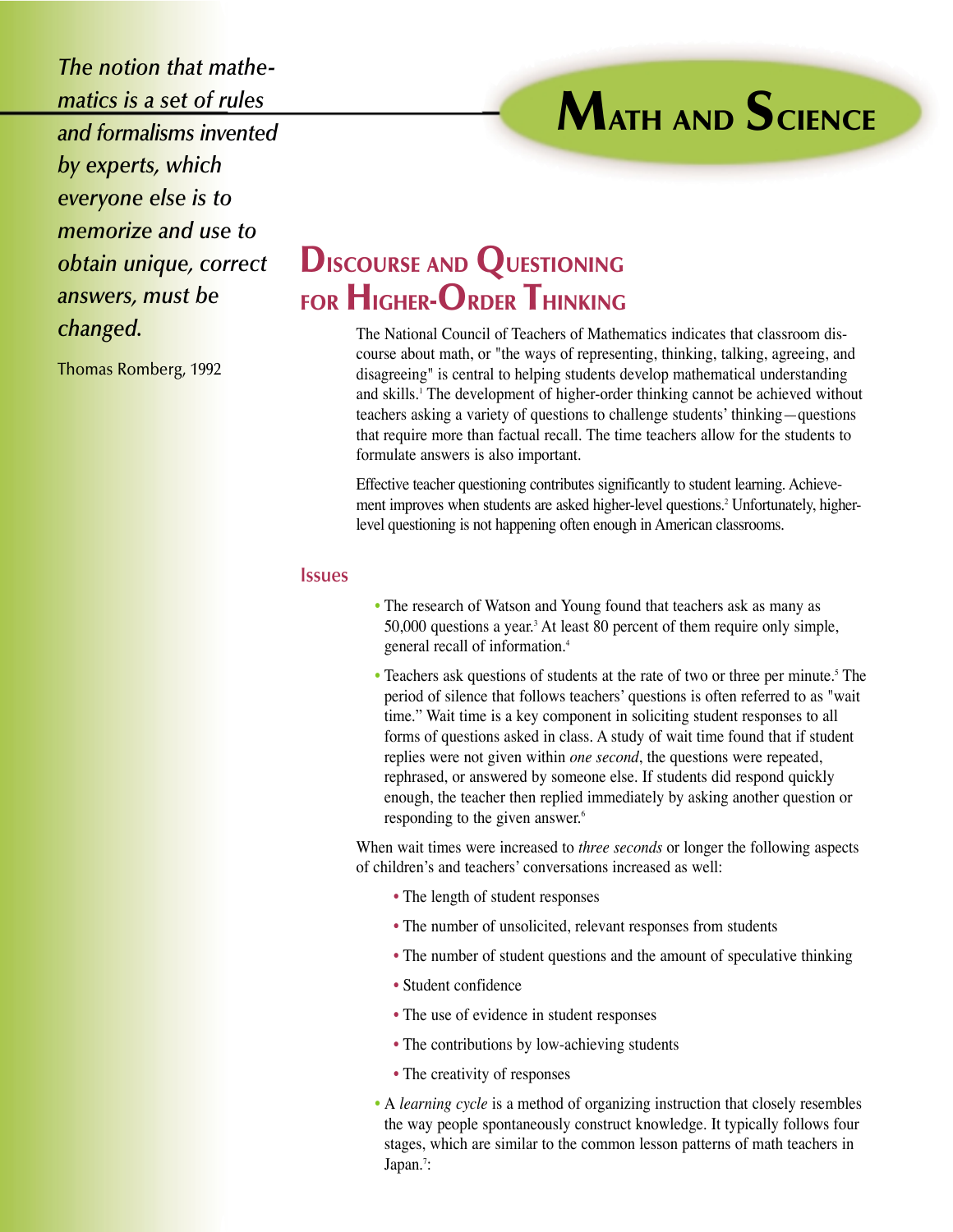- 1. The teacher poses a complex task and asks questions that pique students' curiosity and motivate them.
- 2. Students explore the problem alone, in pairs, or in small groups.
- 3. The teacher pulls the students back together to summarize their findings.
- 4. Students apply their learning to similar problems.

American math teachers focus more on skill acquisition than on understanding:<sup>8</sup>

- 1. The teacher instructs class in a concept or skill.
- 2. The teacher solves example problems with class.
- 3. Students practice on their own while teacher assists individual students.
- Researchers from the University of Wisconsin were among the first to demonstrate that students learn more at schools where the teachers adopt more "authentic" math and science teaching practices.<sup>9</sup> The cluster of practices the researchers brought to the schools included student-centered knowledge development; disciplined inquiry into and communication about learning; and explicit connections of student, learning, and the world outside school.
- Explaining the reasons behind math and science concepts and ideas happens too infrequently. About 20 percent of Ohio math and science teachers report that they explain the reasoning behind ideas in every math lesson they teach. Fifty percent claim they explain the reasoning most of the time and 30 percent only some of the time. Twelfth-grade teachers are the most likely to explain ideas most or all of the time.<sup>10</sup>
- Ohio math and science teachers are much more likely to ask older students to work on problems for which there is no obvious solution.<sup>11</sup>
- Teachers must be conscious of their questioning practices in order to plan effective ways to stimulate and develop student-thinking skills.<sup>12</sup> Of equal importance are the level of the question and a well-designed sequence of questions with a focus on student responses.

## **Routes**

Many new curriculum projects, in both mathematics and science, reinforce the learning cycle concept in their teacher support materials. The investigative nature of the tasks, supported by the questioning skills of the teacher, helps students develop and refine their thinking skills. Teachers are encouraged to pose questions that ensure worthwhile student activity and lead students to explore a concept or explain their thinking.

Several types of questions have the capacity to increase the cognitive level of student responses and shift the environment from one of "show and tell" to one of inquiry and discussion:

- Reasoning questions require students to construct logically organized information, e.g., "How do you know?" "What would happen if...?"
- Open questions allow for more than one acceptable answer, e.g., "Tell us everything you notice about ...."
- Interpretive questions focus on applications, relationships, connections, or evaluations and lead students to analyze facts, e.g., "How would this be different if..."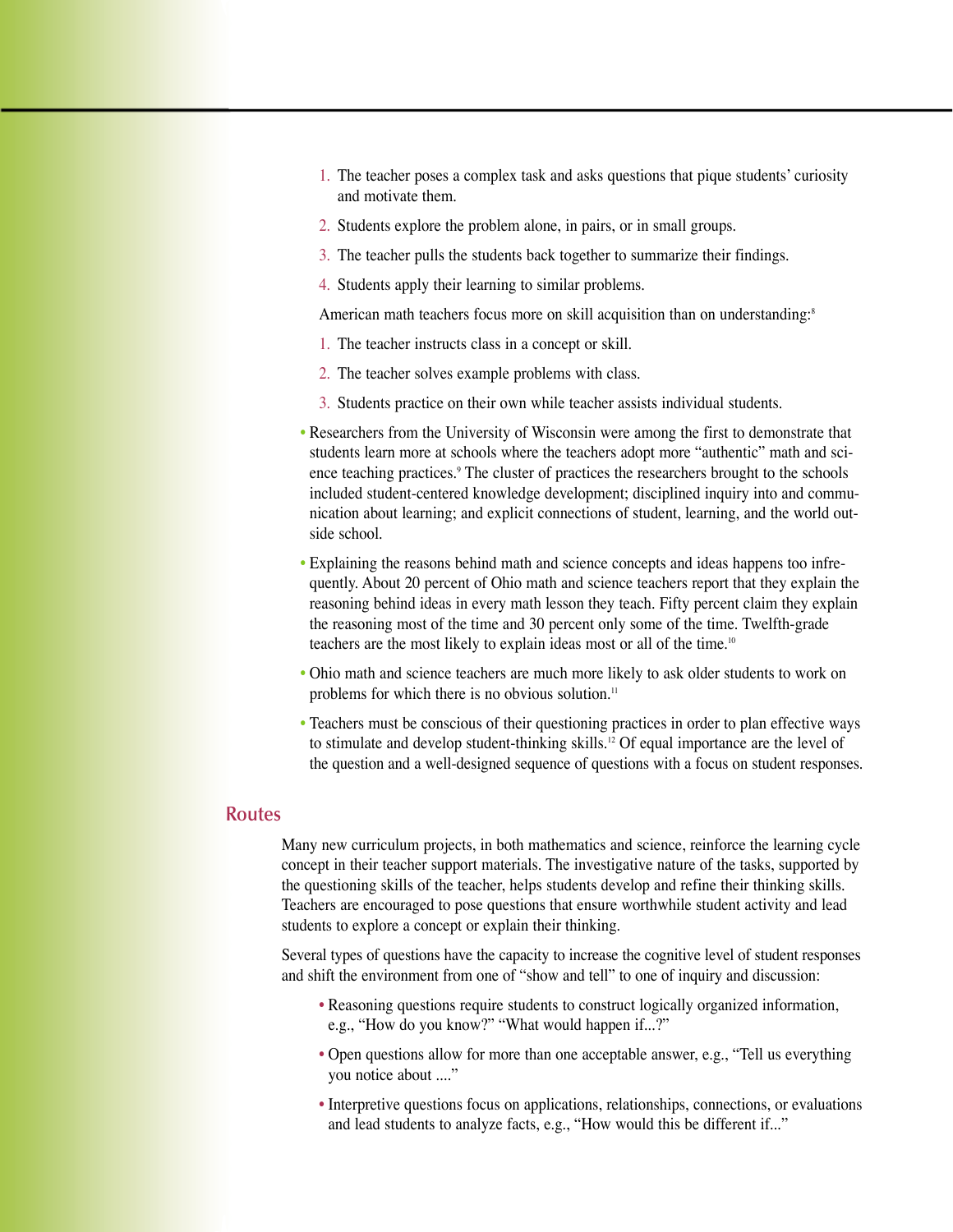Certain techniques have proven valuable for increasing student participation and learning. *Think-pair-share* is a teaching strategy that gives students the opportunity to reflect individually before sharing their thinking with a partner—or within a small group that then shares its ideas with the whole group, listening to, paraphrasing, and comparing other group solutions to its own. This process complements a learning cycle approach.<sup>13</sup>

The following strategies can help teachers improve the effectiveness of their interactions with students:

- Use precise language.
- Acknowledge all responses.
- Paraphrase student responses to acknowledge them.
- Rephrase questions rather than repeat them.
- Use nonspecific praise sparingly.
- Acknowledge student performance by giving specific feedback.
- Ask students to "think about their thinking."
- Encourage students to ask questions of you and other students.
- Consciously plan for productive interaction
- Allow sufficient wait time after asking a question.

A relationship exists between the amount of wait time and the level of the question asked. Lower-level (fact-oriented) questions need shorter wait times than those requiring more thought from students. Moreover, as wait time increases, the number of higher-level cognitive questions that teachers ask increases as well. Some students are ready to respond quickly. They should be acknowledged, but wait time should not be curtailed. This will give more students the opportunity to engage in mathematical thinking.

Facilitating questioning and thinking skills in the classroom is an art that, with effort, develops over time. When teachers ask for explanations or follow-up responses, students have the opportunity to process and describe their own thinking. This process not only provides necessary support for student learning but also helps teachers assess student knowledge. Understanding student thinking provides necessary information for carefully planning follow-up questions and activities to move students' learning forward.

Adapted from *Minnesota K-12 Mathematics Framework*, SciMath<sup>MN</sup>, St. Paul, MN, 1998